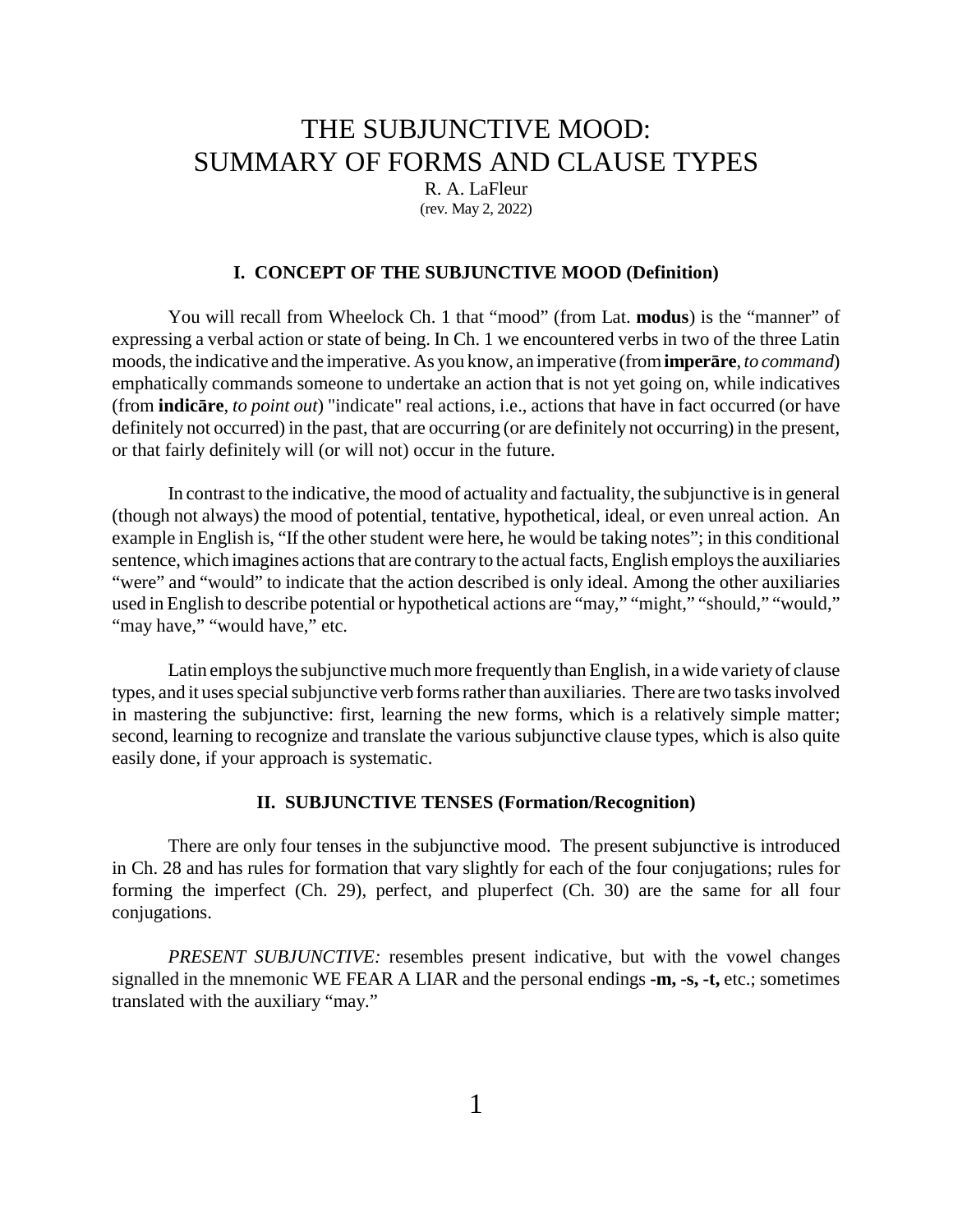*IMPERFECT SUBJUNCTIVE:* = 2nd principal part (present active infinitive), with the final **-e** lengthened, plus personal endings **-m, -s, -t,** etc.; sometimes translated with "might."

*PERFECT SUBJUNCTIVE:* ACTIVE = the perfect active stem (from 3rd principal part) + **-erim, -er s,** etc. (resembles future perfect indicative except **-erim** not **-er** and **- -** long in **-er s, er mus, -er tis;** sometimes translated with "may have." PASSIVE = perfect passive participle (4th principal part) + **sim, s s,** etc. (i.e., subjunctive equivalent of **sum);**sometimes translated with "may have been."

*PLUPERFECT SUBJUNCTIVE:*ACTIVE=perfect active infinitive (from 3rd principal part) + **-m, -s, -t,** etc.; sometimes translated with "might have." PASSIVE = perfect passive participle (4th principal part) + **essem, ess s,** etc. (i.e., subjunctive equivalent of **eram**); sometimes translated with "might have been."

# **SYNOPSIS**

The following synopsis provides a useful overview of the entire Latin verb system, including all four subjunctive mood tenses:

# **Indicative Mood**

|      | Pres.                   | Fut.    | Impf.     | Perf.         | Fut.Perf.      | Plupf.          |
|------|-------------------------|---------|-----------|---------------|----------------|-----------------|
| Act. | d cit                   | d cet   | d c bat   | d xit         | d xerit        | d<br>x e r a t  |
|      | Pass. d citur           | d c tur | d c b tur | ductus<br>est | ductus<br>erit | ductus<br>erat  |
|      | <b>Subjunctive Mood</b> |         |           |               |                |                 |
|      | Pres.                   | Fut.    | Impf.     | Perf.         | Fut.Perf.      | Plupf.          |
| Act. | d cat                   |         | d ceret   | d xerit       |                | d xisset        |
|      | Pass. d c tur           |         | d cer tur | ductus<br>sit |                | ductus<br>esset |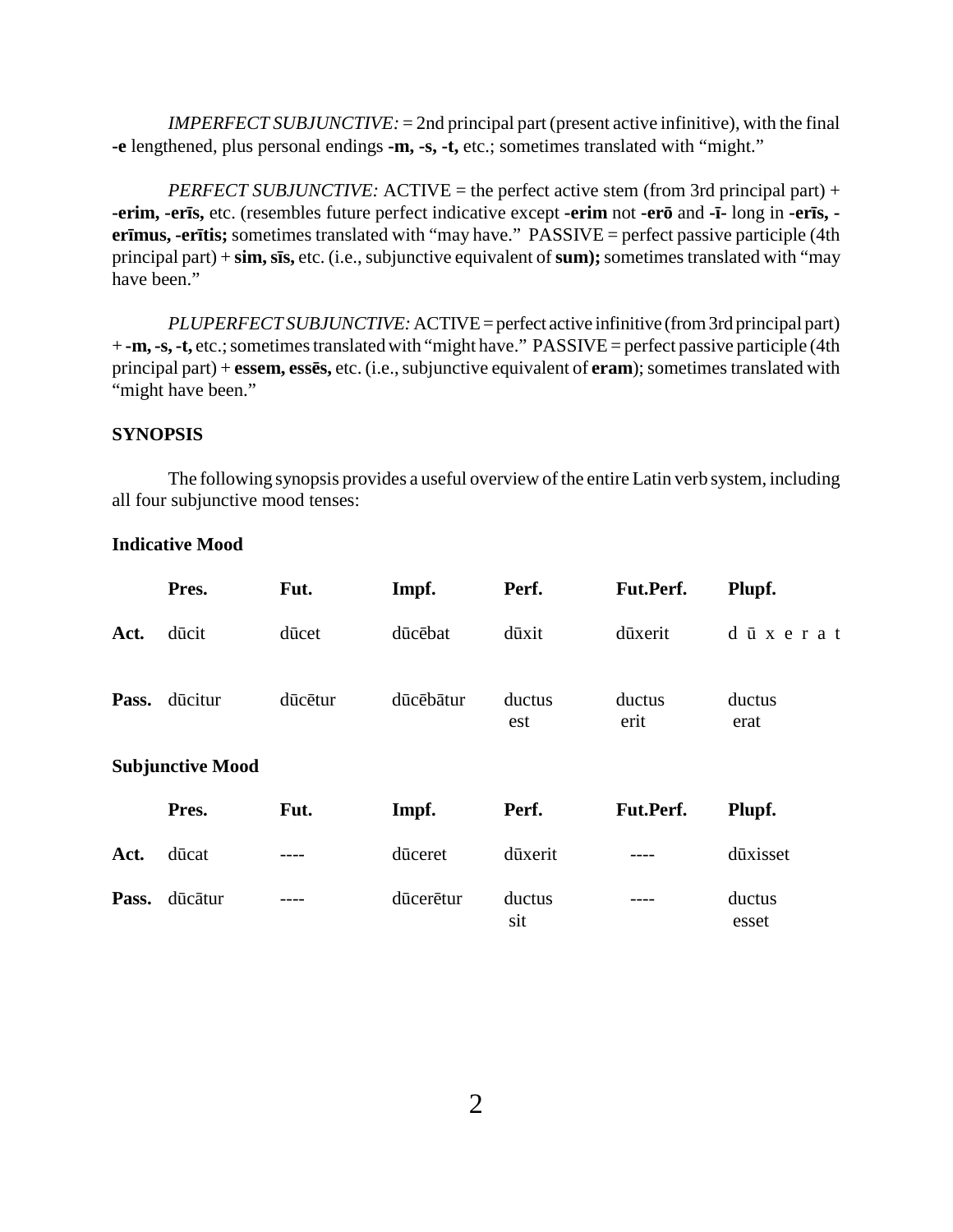## **III. SUBJUNCTIVE CLAUSE TYPES**

In Wheelock you are introduced to a series of subjunctive clause types: jussive and purpose clauses (Ch. 28), result clauses (29), indirect questions (30), **cum** clauses (31), proviso clauses (32), conditions (33, with three distinct subjunctive types), jussive noun clauses (36), relative clauses of characteristic (38), and fear clauses (40). You should systematically learn three details for each: (1) its **definition**, (2) how to **recognize** it in a Latin sentence, and (3) how to **translate** it into English.

#### *1. JUSSIVE SUBJUNCTIVES* **(Wheelock Ch. 28)**

Definition: an independent (main) clause expressing a command or exhortation (the only use of the subjunctive in a main clause formally introduced in Wheelock). E.g., "Let us study this lesson carefully."

Recognition: easily recognized, since the sentence's main verb (and often its only verb) is subjunctive; negatives are introduced by **n .**

Translation: *let* (sometimes *may* or *should*) is the English auxiliary used in translation, followed by the subject noun or pronoun (in the objective case, i.e., *me, us, him, her, it, them*). E.g.,

**C git m nunc d h c r , et tum n n err b .** *Let me now think about this matter, and then I will not make a mistake*. **Discipulus discat aut disc dat.** *Let the student either learn or leave*. **Disc mus magn cum d lect ti ne linguam Lat nam.** *Let us learn the Latin language with great delight*. **N id faci mus.** *Let us not do this*.

## *2. PURPOSE CLAUSES* **(Wheelock Ch. 28)**

Definition: a subordinate clause explaining the purpose of the action in the main clause, i.e., answering the question "why?" E.g., "we study Latin *so that we may learn more about ancient Rome"* or "we study Latin *to improve our English*."

Recognition: introduced by **ut** if purpose is stated positively, by **n** if negative, with a subjunctive verb at the end, and answering the question "why?"

Translation: there are often several options, including translating  $ut + th$ e subjunctive together as an infinitive; other more formal options include using the auxiliary "may" for the present subjunctive and "might" for the imperfect. E.g.: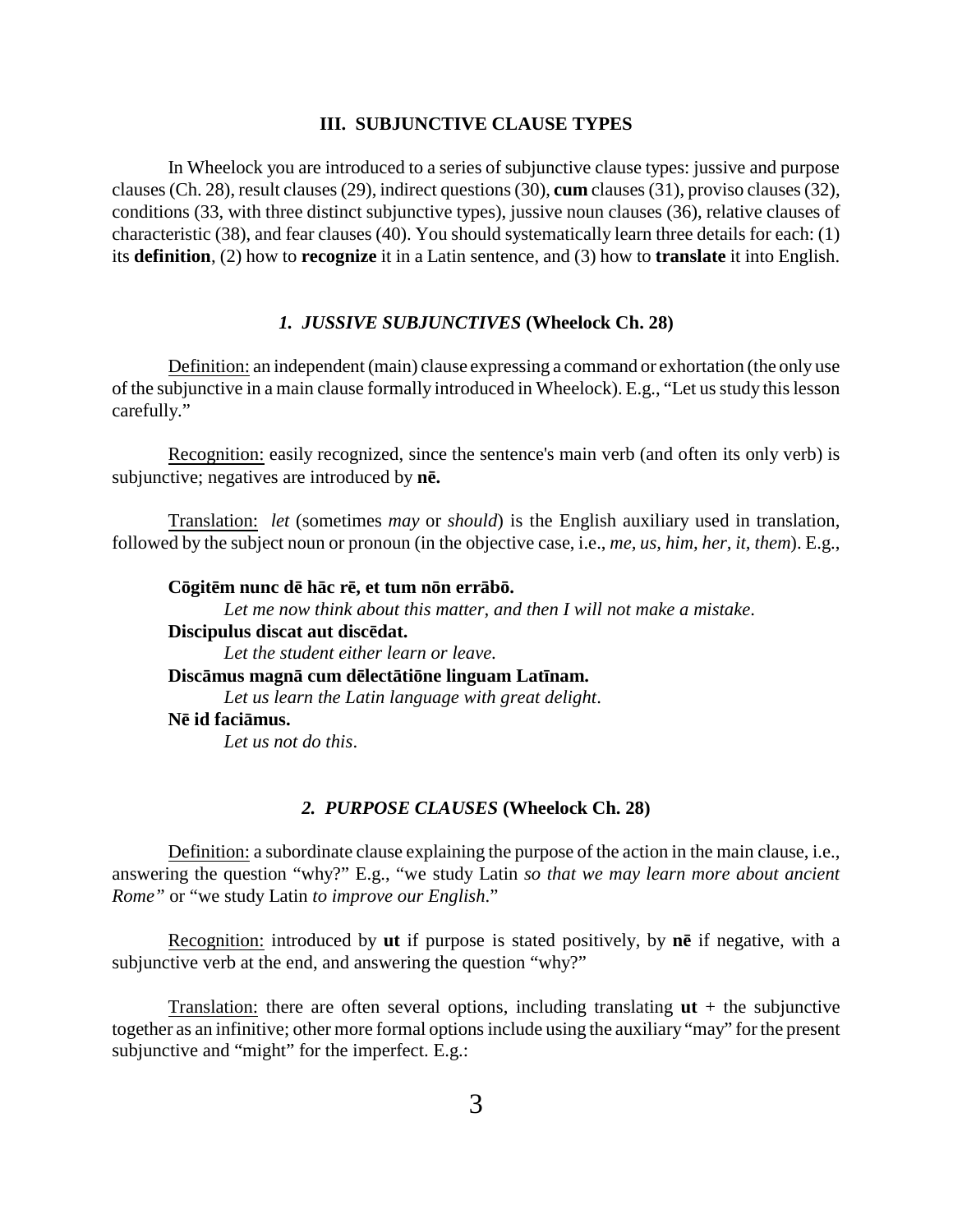#### **Hoc d cit ut e s iuvet.**

*He says this to help them. in order to help them. that he may help them. so that he may help them. in order that he may help them.*

The first two translation options given above are more colloquial, the others more formal.

**Hoc d xit ut e s iuv ret.**

*He said this to help them. in order to help them. that he might help them. so that he might help them. in order that he might help them.*

# *3. RESULT CLAUSES* **(Wheelock Ch. 29)**

Definition: a subordinate clause explaining the result of the action in the main clause, i.e., answering the question "what is (was) the *outcome*?" E.g., "It is raining so hard *that the streets are flooding*" and "Vicky studied Latin so diligently *that she knew it like a Roman*."

Recognition: introduced by **ut** and concludes with a subjunctive verb; if negative, contains some negative word (**n n, n m , numquam,** etc.); and answers the question "what is (was) the *outcome*?" Main clause usually contains a signal word indicating degree **(tam, tantus, ita, s c)**. Easily distinguished from a purpose clause by sense and context, by the signal word in the main clause, and, if negative, by the presence of some negative word within the clause (vs. a negative purpose clause, which is introduced by **n** ).

Translation: translate **ut** as "that" and translate the subjunctive *as an indicative*, i.e., without an auxiliary (no "may" or "might"). E.g.:

**Tam multum studet ut Lat nam bene discat.** *He studies so much that he learns (is learning) Latin well.* **Tam multum stud bat ut Lat nam bene disceret.** *He studied so much that he learned Latin well.*

# *4. INDIRECT QUESTIONS* **(Wheelock Ch. 30)**

Definition: a subordinate clause which reports some question indirectly, i.e., not via a direct quotation. E.g., "They asked what Gaius was doing" vs. "They asked, `What is Gaius doing?'"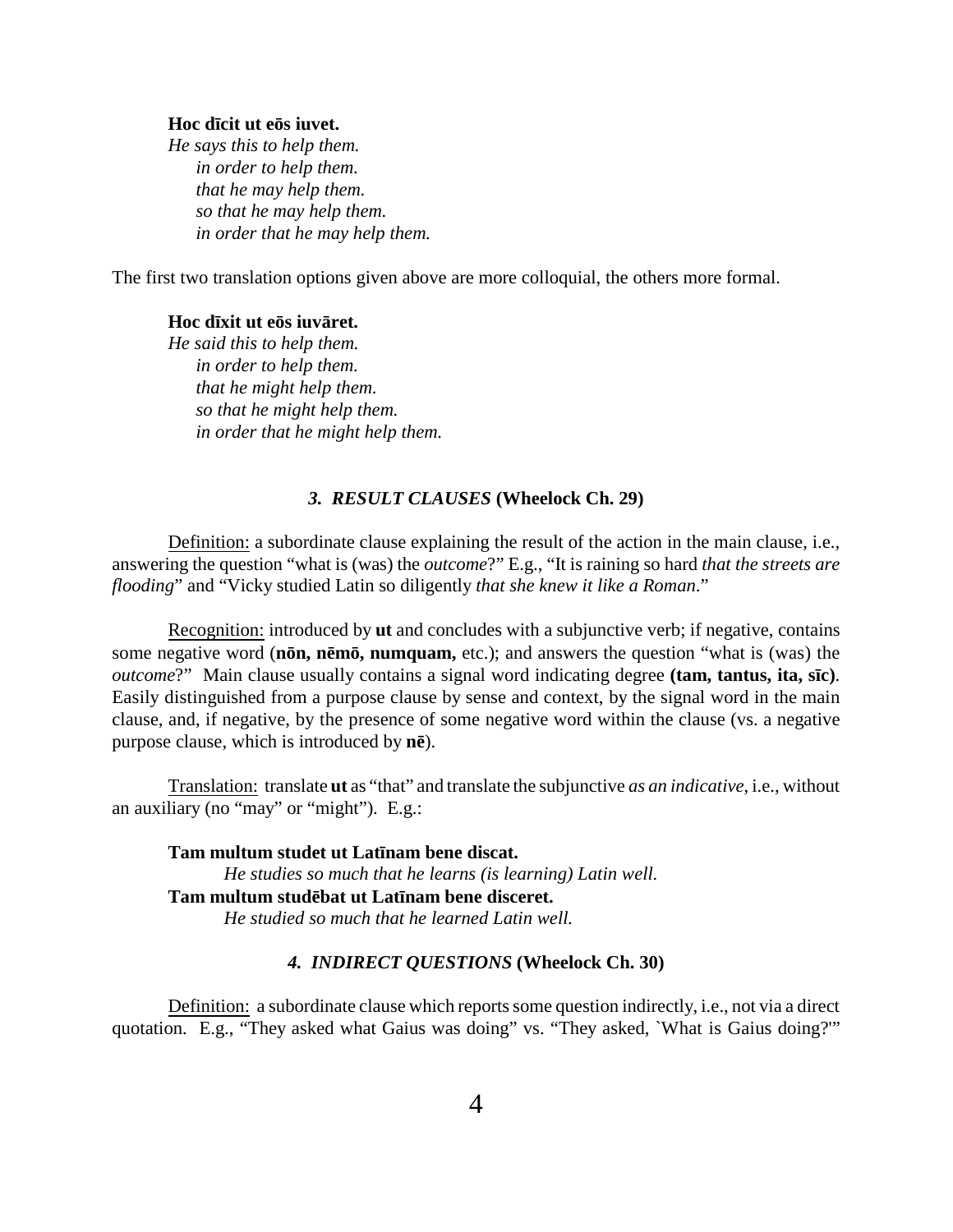(comparable in conception to an indirect statement, which reports indirectly, not a question, but some affirmative statement and uses an infinitive with accusative subject, not a subjunctive).

Recognition: introduced by an interrogative word **(quis, quid, c r, ubi, utrum...an** *[whether...or],* **-ne** [attached to the clause's first word, = *whether*]) and ends with a subjunctive; the verb in the main clause is ordinarily a verb of speech, mental activity, or sense perception (the same verbs that introduce indirect statements, listed in Ch. 25)

Translation: translate the subjunctive as an indicative (as with result clauses, no "may" or "might"). Compare the following direct and indirect questions:

| <b>Quid Gaius facit?</b>          | What is Gaius doing?<br>They ask what Gaius is doing (sometimes may do). |  |  |  |
|-----------------------------------|--------------------------------------------------------------------------|--|--|--|
| <b>Rogant quid Gaius faciat.</b>  |                                                                          |  |  |  |
| Rog v runt quid Gaius faceret.    | They asked what Gaius was doing (sometimes<br>might/would do).           |  |  |  |
| <b>Quid Gaius f cit?</b>          | What did Gaius do?                                                       |  |  |  |
| <b>Rogant quid Gaius f cerit.</b> | They ask what Gaius did.                                                 |  |  |  |
| Rog v runt quid Gaius f cisset.   | They asked what Gaius had done.                                          |  |  |  |
| <b>Quid Gaius faciet?</b>         | What will Gaius do?                                                      |  |  |  |
| Rogant quid Gaius fact rus sit.   | They ask what Gaius will do (is about to do).                            |  |  |  |
| Rog v runt quid Gaius fact rus    | They asked what Gaius would do (was about to                             |  |  |  |
| esset.                            | $d$ o).                                                                  |  |  |  |

**FUTURE ACTIVE PERIPHRASTIC: Fact rus sit/esset** in the last two examples is the "future active periphrastic," occasionally employed to indicate future time in certain types of clauses, including indirect questions (Wheelock, p. 247-48).

**SEQUENCE OF TENSES:** The above examples clearly indicate the rule for sequence of tenses, i.e., a primary tense main verb (present or future) is followed by a primary tense subjunctive (present  $=$  time same or later than main verb, perfect  $=$  time before main verb), a secondary (historical) tense main verb (any past tense) is followed by a secondary tense subjunctive (imperfect  $=$  time same or later than main verb, pluperfect  $=$  time before main verb); see Wheelock pp. 247-48, where a few exceptions are briefly discussed.

## *5-7. Cum CLAUSES* **(Wheelock Ch. 31)**

Definition: a subordinate clause introduced by **cum** meaning when/since/although and describing an action somehow associated with the action in the main clause. FOUR TYPES: TEMPORAL/**cum** = "when" = an action occurring at the same exact time as the action in the main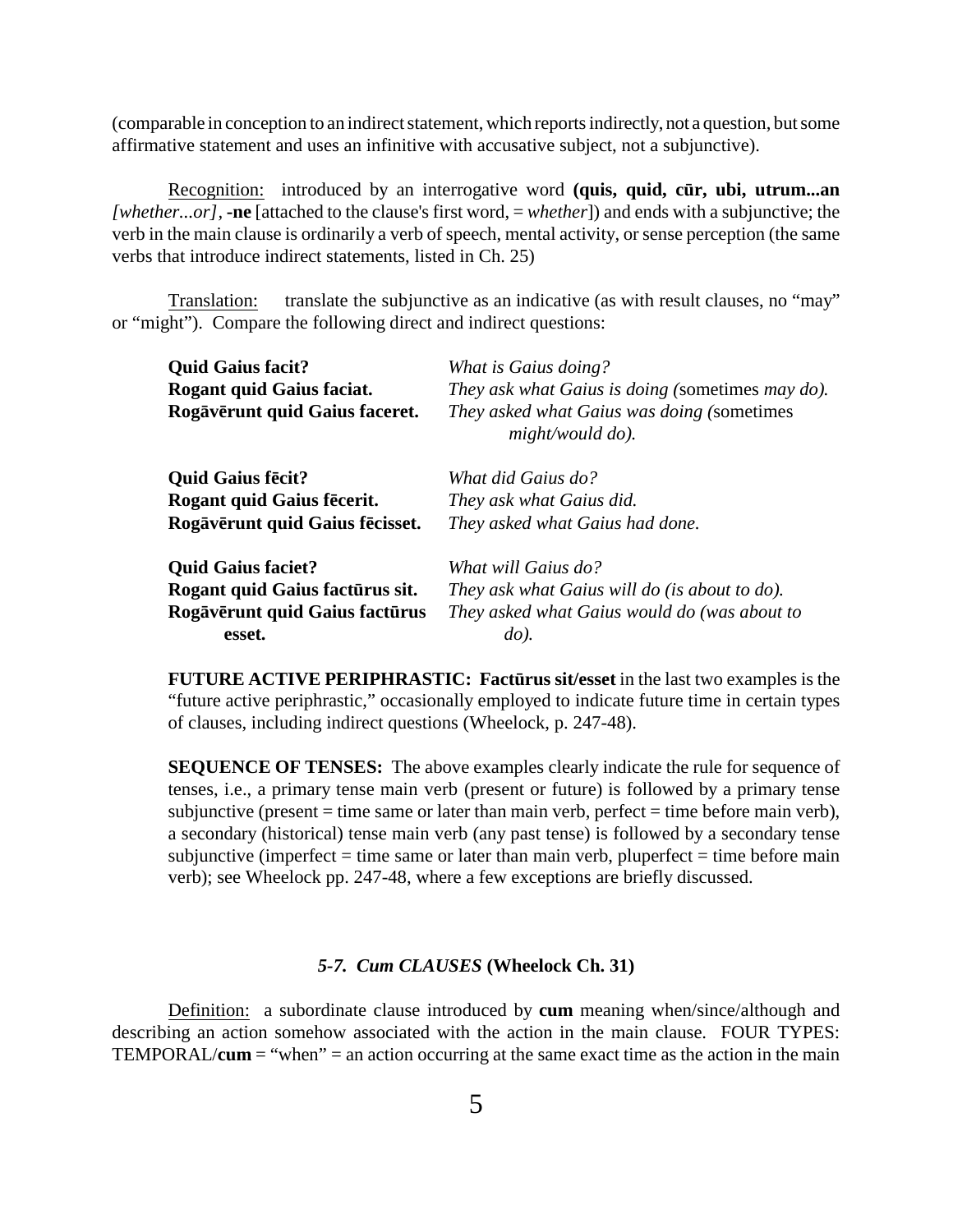clause; CIRCUMSTANTIAL/**cum** = "when" = some general circumstances under which action in main clause occurred; CAUSAL/**cum** = "since" = a cause/reason for action in main clause; ADVERSATIVE/**cum** = "although" = an action contrary to what might be expected, in view of the action in the main clause. E.g., When he saw her that day, he was happy (temporal); when he studies, he does well (circumstantial); since he studied hard, he did well (causal); although he studied hard, nevertheless he did not do well (adversative).

Recognition: introduced by **cum** (WITHOUT an ablative noun following—in which case **cum** would be functioning as a preposition  $=$  "with"), with a verb—either subjunctive or indicative—at the end, and usually set off from the main clause by comma(s); of the four types, the TEMPORALis recognized byits INDICATIVE verb and theADVERSATIVE is usuallyrecognized by the presence of **tamen** ("nevertheless") in the main clause; the other two types are recognized by context.

Translation: translate the verb in ALL FOUR TYPES as an INDICATIVE (i.e., with NO AUXILIARY such as "may" or "might"); translate **cum** as: "when," if the verb is indicative; "although," if **tamen** is in the main clause; otherwise as "when" or "since," depending on context.  $E.g.:$ 

# **INDICATIVE TYPE Cum** TEMPORAL **Cum in urbem ill di v nit, t v dit.** *WHEN he CAME into the city that day, he saw you.*

# **SUBJUNCTIVE TYPES:** *5. Cum CIRCUMSTANTIAL* **Cum studeat, bene agit.** *WHEN (whenever) he STUDIES, he does well.*

*6. Cum CAUSAL* **Cum hoc sc ret, potuit e s iuv re.** *SINCE he KNEW this, he was able to help them.*

# *7. Cum ADVERSATIVE*

**Cum hoc sc ret, tamen n n potuit e s iuv re.** *ALTHOUGH he KNEW this, he was nevertheless unable to help them.*

#### *8. PROVISO CLAUSES* **(Wheelock Ch. 32)**

Definition: a subordinate clause introduced by **dummodo** meaning "provided that/so long as" and describing an action on which the action in the main clause is contingent. E.g., "So long as he sees her tomorrow, he will be happy"; "Provided that you enjoyLatin, you won't mind studying."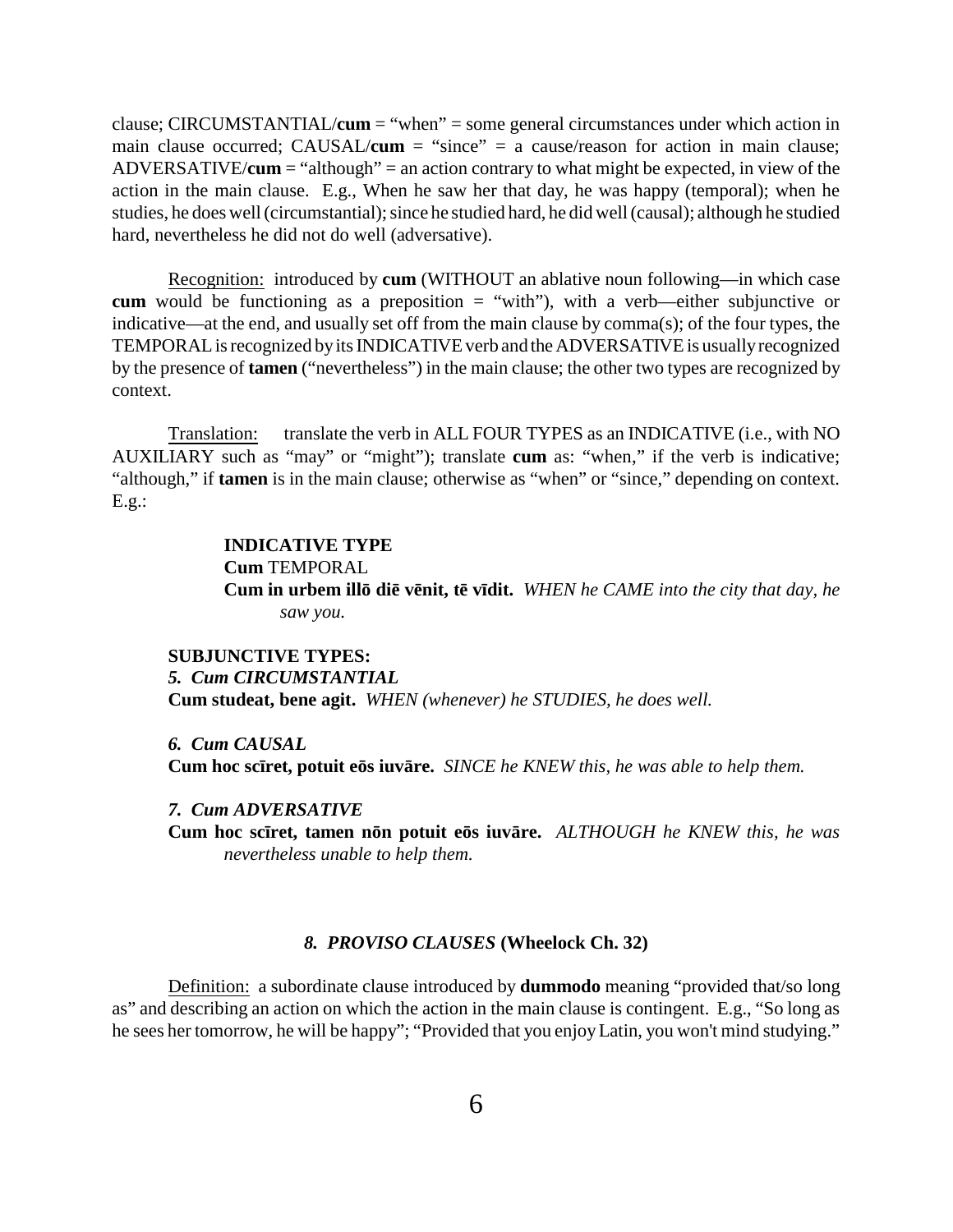Recognition: introduced by **dummodo,** with a subjunctive verb at the end, and usually set off from the main clause by comma(s).

Translation: translate **dummodo** as "provided that" or "so long as," and translate the verb as an INDICATIVE (i.e., with NO AUXILIARY such as "may" or "might"). E.g.:

**Bene ag s, dummodo stude s.**

*You will do well, provided that you study.*

**Semper eris f l x, dummodo Lat nam am s.**

*So long as you love Latin, you will be happy.*

# *9-11. CONDITIONAL CLAUSES* **(Wheelock Ch. 33)**

Definition: a basic sentence type consisting of one clause stating a condition or premise, called the "protasis," introduced by **s ,** "if," or **nisi,** "if not/unless," and a second clause called the "apodosis," which states an outcome if the action in the protasis is realized. There are six basic types, three that take the indicative because they describe conditions that are likely to be realized, and three that take the subjunctive because they describe conditions that are less likely to be realized or even contrary to the actual facts of the situation. E.g., "If you study, you will learn."

Recognition: two clauses, one introduced by **s** or **nisi** and both USUALLY with verbs in same mood and tense.

Translation: depends on which of the six clause types, as follows:

**INDICATIVE TYPES:** SIMPLE FACT PRESENT **S stud s, discis.** *If you are studying, you are learning.*

SIMPLE FACT FUTURE/FUTURE MORE VIVID **S stud bis, disc s.** *If you (will) study, you will learn.*

SIMPLE FACT PAST **S studuist , didicist .** *If you studied, you learned.* **S stud b s, disc b s.** *If you were studying, you were learning.*

# **SUBJUNCTIVE TYPES:**

# *9. FUTURE LESS VIVID/SHOULD-WOULD*

**S** stud **s, disc s.** *If you should study, you would learn.*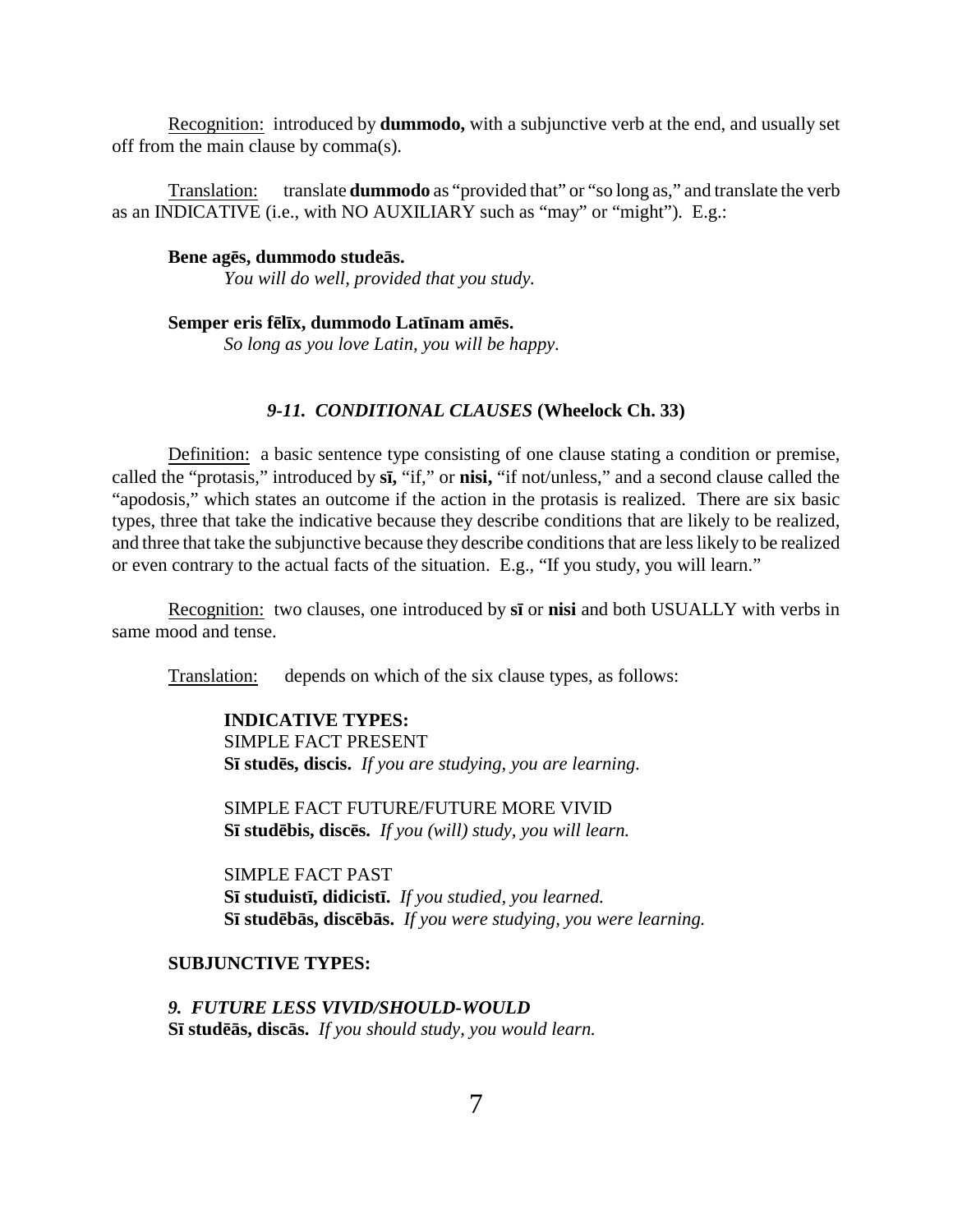#### *10. CONTRARY TO FACT PRESENT*

**S stud r s, discer s.** *If you were studying, you would be learning.*

*11. CONTRARY TO FACT PAST*

**S studuiss s, didiciss s.** *If you had studied, you would have learned.*

#### *12. JUSSIVE NOUN CLAUSES* **(Wheelock Ch. 36)**

Definition: a subordinate clause that reports indirectly, not in a direct quotation, what someone has ordered (hence the term "jussive"), commanded, urged, persuaded, begged, etc.—i.e., an expression of someone's will or desire. Comparable to indirect statements/indirect questions in conception. E.g., "He orders/urges/persuades/begs/asks/advises you to do this."

Recognition: identical to a purpose clause, introduced by  $u t/n$  + subjunctive verb, but follows a verb of ordering etc. and answers the question "what" rather than "why?"

Translation: translate **ut** + subjunctive simply as an infinitive, add *not* with **n .**

## **T hortor ut cum c r stude s.**

*I urge you to study carefully.*

# *13. RELATIVE CLAUSE OF CHARACTERISTIC* **(Wheelock Ch. 38)**

Definition: a subordinate relative clause that describes--NOT a SPECIFIC characteristic--but some GENERAL quality of an antecedent that is itself either GENERAL, INDEFINITE, INTERROGATIVE, or NEGATIVE. E.g., "She was the SORT of person who would do this." "Who is there who would do this?" "There is no one who would do this."

Recognition: begins with a relative pronoun and ends with a subjunctive verb.

Translation: "would" sometimes used as auxiliary, sometimes no auxiliary; "the sort of/kind of" often supplied to make clear that antecedent is indefinite.

#### **Corn lia est discipula quae Lat nam amet.**

*Cornelia is a student who would love Latin/the sort of student who loves Latin.*

# **Quis est qu Lat nam n n amet.**

*Who is there who does/would not love Latin?*